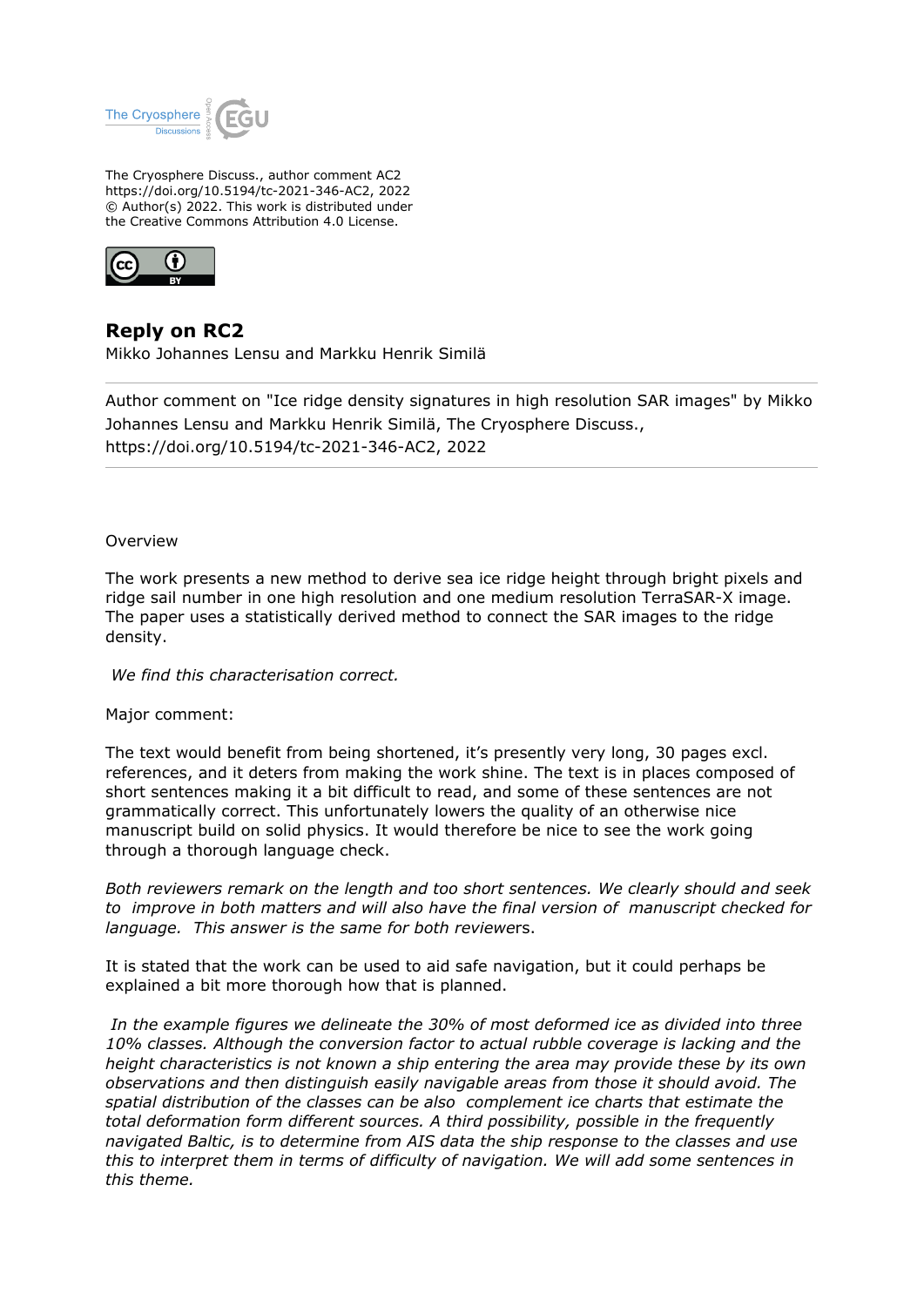This study is conducted using X-band images, which possibly due to the high resolution offered by TerraSAR-X, is renowned for being very good for ridge detection. Would it be possible to transfer this study to the operational used C-band SAR images? Perhaps the authors could speculate if this would be possible and what implications it would have. As the study is done by authors at FMI is it perhaps possible to also find overlapping C-band images for the time and area of the X-band images used in this study?

 *As we commented also to the other reviewer we expect the method to apply to other bands if the brightest returns are predominantly from ridge rubble. We sought to support this by operations that obscured the ridging signature in the image but not in the contextual image. Conditions where the wavelenght matters can conceived however, as remarked to the other reviewer.*

*By inspecting the results shown in Mäkynen (2004) for the scatterometer data at X- and Cband, we notice that the discriminative power of sigma0 between different ridging categories is roughly the same at X- and C-band. This is applies also to the difference between level and ridged ice areas. This study suggests that the proposed method works also for C-band SAR imagery. Further studies are expected to clarify these issues, and IceSAT-2 can provide a source of validation data.*

The air temperatures were quite high during the time of the SAR image acquisitions, up to -1C. How will this affect the analysis? As ridges often trap more snow than the level sea ice, would the method presented here be more sensitive to a temperature change than a level sea ice area.

*Shortly yes. The temperature controls the amount of wetness in the snow cover. With increasing snow depth and/or snow wetness the backscattering decreases. Due to aeolian transfer the snow tends to accumulate in ridge sails. If average snow thickness is small smooth level ice areas may even be snow free and all snow is accumulated against sail slopes. Our earlier results (Haapala et al. 2013) indicate that for thick snow cover (average ~0.45 m) the snow thickness in ridge sail rubble areas may be almost twice the average and snow can cover completely individual sails with height up to three times snow thickness. Thus if the snow is moist the effect is significant. The upper parts of higher sails usually remain ice free in windy conditions however. Thus the contrast between ridges and level ice may decrease on the average but bright returns from upper sail parts are expected to remain. For an extended area with homogenous snow and sail height conditions the density of bright returns is then intergral sum over the returns from sail height classes for which the returns are conditioned by snow thickness. However, for each class the returns can be assumed to follow the same randomness that obtains for snow free conditions, and the hypothesis behind the statistical model can be assumed to still hold. Hence the method is sensitive to temperature and snow thickness but is nevertheless able to detect variations in ridge rubble coverage. The conclusion is that our basic hypothesis that the brightest returns come from ridge rubble remain valid in most cases except possibly in very wet and thick snow conditions over shallow ridges when the contrast between level and ridged ice disappears and the backscattering level overall is low.*

*We will seek to communicate, withour extending the text too much, the essential content of the above argument on the effect of snow, temperature and other ambient conditions. In short, the generative hypothesis behind the statistics is that a small increase in bright pixel percentage changes the bright pixel numbers in way that depends linearly on BPN; and there are reasons to expect that changes in ambient conditions follow the same pattern and therefore do not change the statistical model but only its parameters.*

*(Haapala, J., Lensu, M., Dumont, M., Renner, A.H., Granskog, M.A. and Gerland, S., 2013. Small-scale horizontal variability of snow, sea-ice thickness and freeboard in the first-year*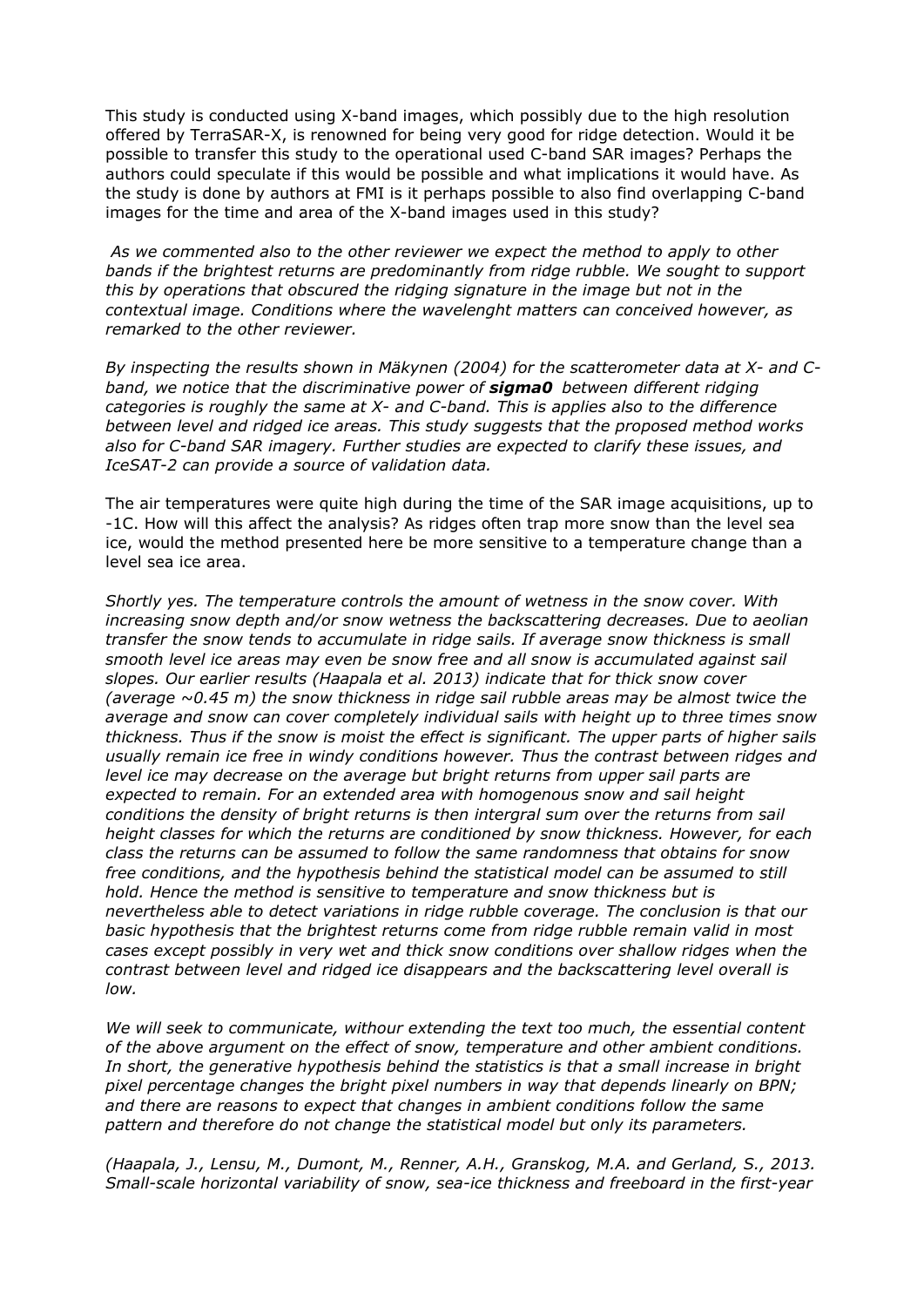*ice region north of Svalbard. Annals of Glaciology, 54(62), pp.261-266.)*

HEM thickness measurements tend to underestimate underestimate thick and deformed ice (see, e.g., Haas et al., 2009; Mahoney et al., 2015), how will this affect the results presented here? What is the resolution for the laser data?

*HEM data may be used to construct that are used to convert surface elevation characteristics to thickness charateristics. Due to the footprint (a few meters) HEM blunts the maximum keel depths and the porous ridge keel may have nonzero conductivity that results to underestimation of average thickness if not accounted for in the HEM inversion model. On the other hand, HEM instruments are usually able to penetrate trough thickest Baltic ice types. In any case, the conversion of surface characteristics to thickness is not among the topics addressed in the paper and is rather an independent problem shared by all approaches to thickness using surface data only. The laser measurement interval is about 0.5 m.*

Minor comments:

It is fair to say that the ground truth data from 2011 was used for both datasets. Perhaps this could be rephrased slightly as it may come across as using 5-year-old data as in-situ could unfortunately question the study in the abstract.

 *We will rephrase '...acquired in 2016 and 2011, and ice surface profiles measured by a 2011 Baltic campaign. The images...' The use of the surface data in the context of the two images is described later in the abstract, but we add '2016' or 'high resolution' and '2011' to make clear that the statistical model is formulated for RSN data that is not concurrent with the high resolution BPN data.*

P4R20. Please provide reference/s for this. - *We will refer here to Gegiuc et al., 2018 listed in the same section*

P6R32. "…is used a" -> "a" and move "is used" to later in the sentence. - *Corrected*

P7R20. Is 1/km km<sup>-1</sup>. - Yes, 1/km is commonly used in the Baltic context for ridge density

P8R4. There is a reference to annual maximum extent, could this perhaps also be indicated in Figure 1, also as it is referred to this figure in the end of the sentence. *- This is possible, alternatively we provide both extents in km^2 as only part of the Baltic is visible.*

P8R13. Where is this temperature sensor located? *- We will add that the drifting station was RV Aranda and that the data is from its weather station.*

P8R26. How were these observations derived? From FMI ice charts? Ice observations? *- FMI ice chart values based on observations and measurements by icebreakers and coastal stations.*

Figure 4 is referred to before Figure 3. *- Corrected*

P17R16. Equation number is missing. *- Corrected*

P23R18. Could the rubble field also be referred to as brash ice?

*No, these are different. In rubble field the ice ridges sails are arranged so close to each other that the level ice fraction is minimal or nonexistent. It is a continuous field of ridge blocks, while brash is floating melange of ice pieces of different sizes. Consolidated brash*